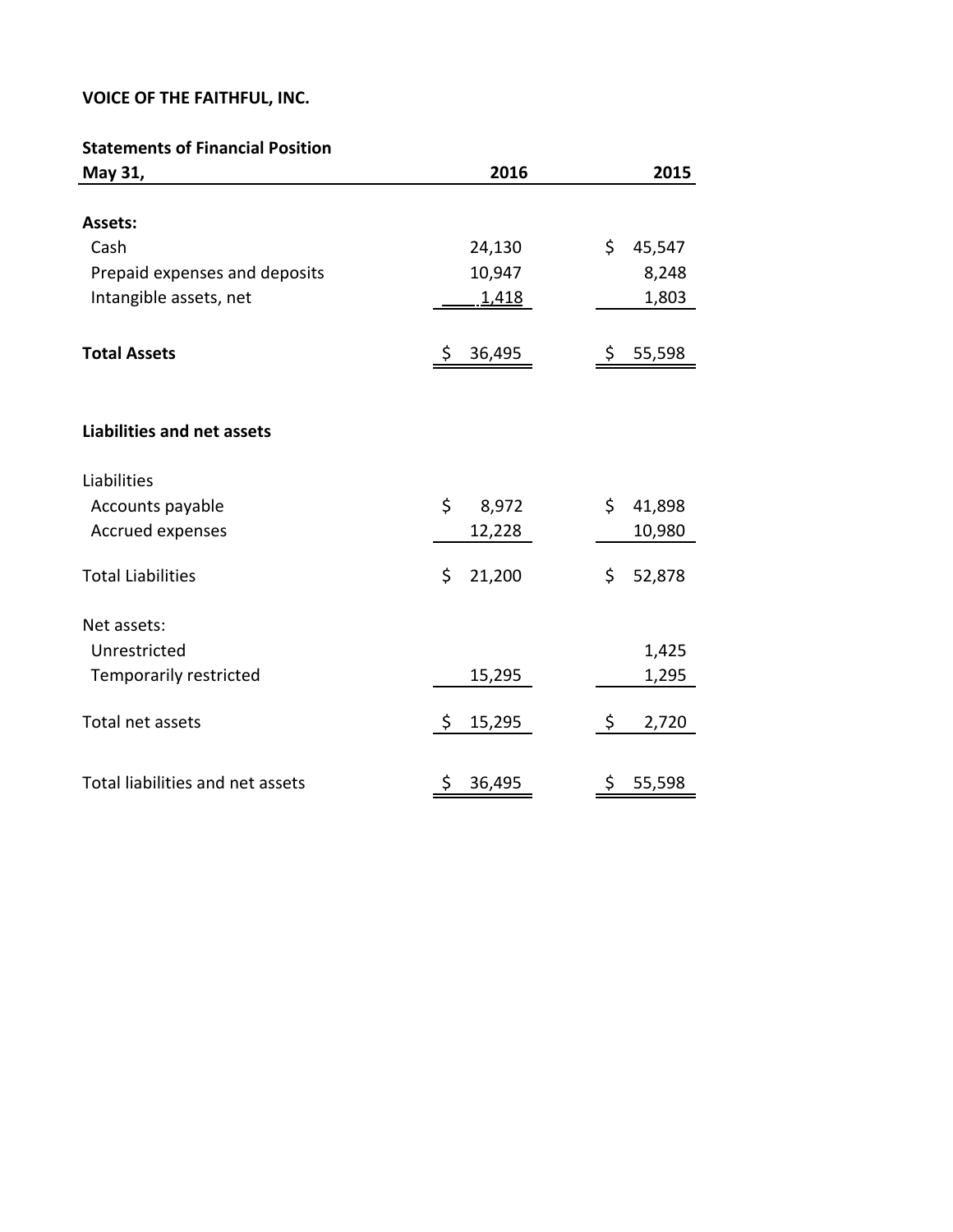#### **Statement of Activities**

For the Years Ended May 31,

|                                       |               | 2016        |          |               |
|---------------------------------------|---------------|-------------|----------|---------------|
|                                       |               |             |          |               |
|                                       | Untrestricted | Restricted  | Total    | Untrestricted |
| <b>Revenues:</b>                      |               |             |          |               |
| Contributions                         | 357,135       |             | 357,135  | 353,757       |
| Other                                 | 5,950         |             | 5,950    | 1,345         |
| Interest income                       | 18            |             | 18       | 28            |
| Net assets released from restrictions | 1,530         | (1, 530)    |          | 12,391        |
| <b>Total Revenue</b>                  | 364,633       | (1, 530)    | 363,103  | 367,521       |
| Expenses:                             |               |             |          |               |
| Program services                      | 186,367       |             | 186,367  | 189,466       |
| Fundraising                           | 80,683        |             | 80,683   | 117,097       |
| Management and general                | 85,008        |             | 85,008   | 67,069        |
| Total expenses                        | 352,058       |             | 352,058  | 373,632       |
| Change in net assets                  | 12,575        | (1, 530)    | 11,045   | (6, 111)      |
| Net assets, beginning of year         | 1,425         | 1,295       | 2,720    | 7,536         |
| Net assets, end of year               | 14,000        | (235)<br>\$ | \$13,765 | 1,425         |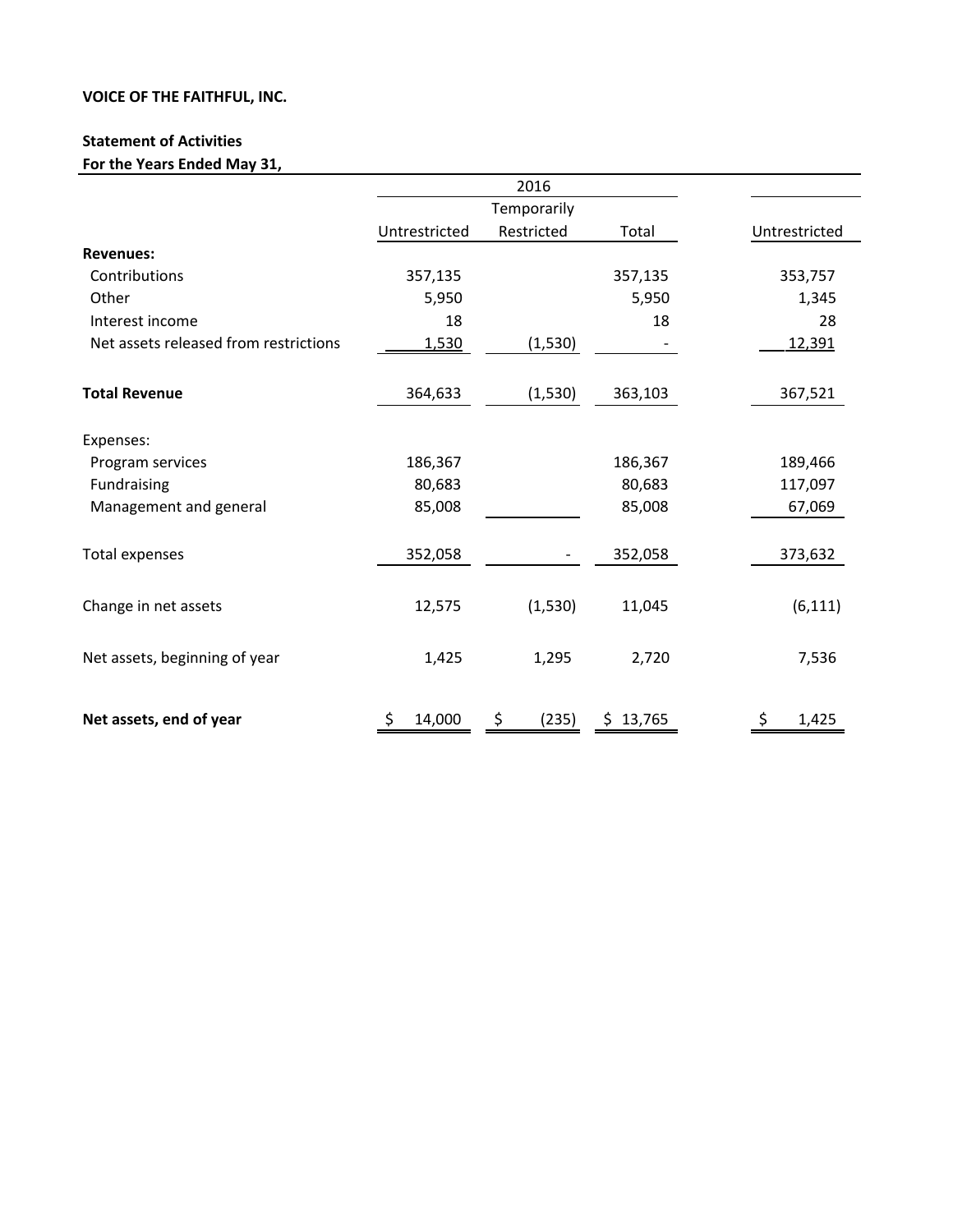| 2015        |               |
|-------------|---------------|
| Temporarily |               |
| Restricted  | Total         |
|             |               |
|             | 353,757       |
|             | 1,345         |
|             | 28            |
| (12,391)    |               |
|             |               |
| (12,391)    | 355,130       |
|             |               |
|             |               |
|             | 189466        |
|             | 117097        |
|             | <u>67,069</u> |
|             |               |
|             | 373,632       |
|             |               |
| (12, 391)   | (18, 502)     |
|             |               |
|             |               |
| 13,686      | 21,222        |
|             |               |
| \$<br>1,295 | \$<br>2,720   |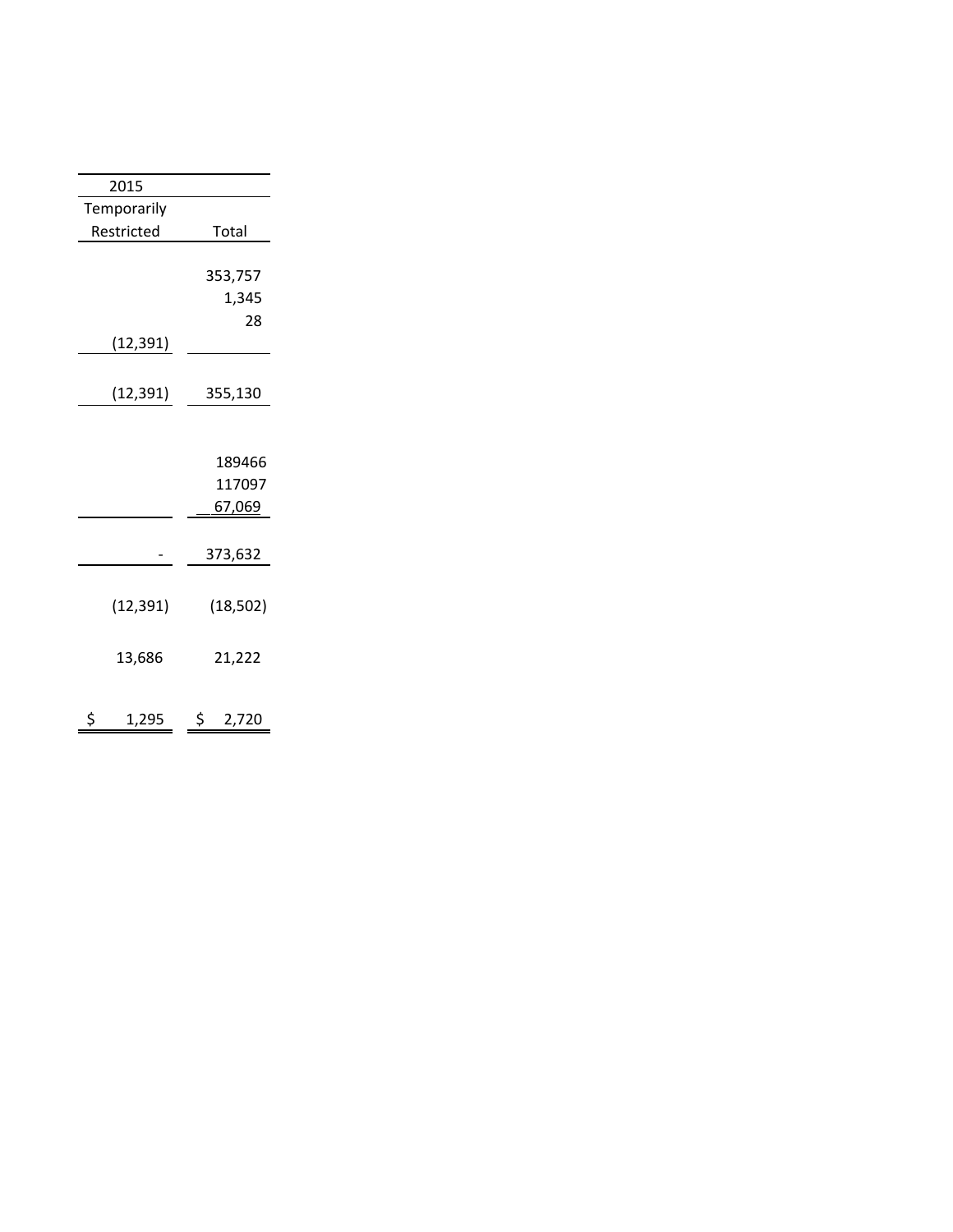# **Statements of Cash Flows**

| For the Years Ended May 31,                            | 2016      | 2015        |
|--------------------------------------------------------|-----------|-------------|
|                                                        |           |             |
| Cash flows provided by (used in) operating activities: |           |             |
| Cange in net asset                                     | 10,484    | \$ (18,502) |
| Adjustments to reconcile change in net assets          |           |             |
| to net cash used in operating activities:              |           |             |
| Depreciation and amortization                          |           | 385         |
| Change in operating assets and liabilities             |           |             |
| Prepaid expenses & other current liabilities           | 2,314     | (79)        |
| Accounts payable                                       | (32, 926) | 30,137      |
| Accrued expenses & other current liabilities           | 1,248     | (5, 548)    |
|                                                        |           |             |
| <b>Total Assets</b>                                    | (18,880)  | 6,393       |
|                                                        |           |             |
|                                                        |           |             |
| Cash, beginning of year                                | 45,547    | 39,154      |
|                                                        |           |             |
| Cash, end of year                                      | 26,667    | 45,547      |